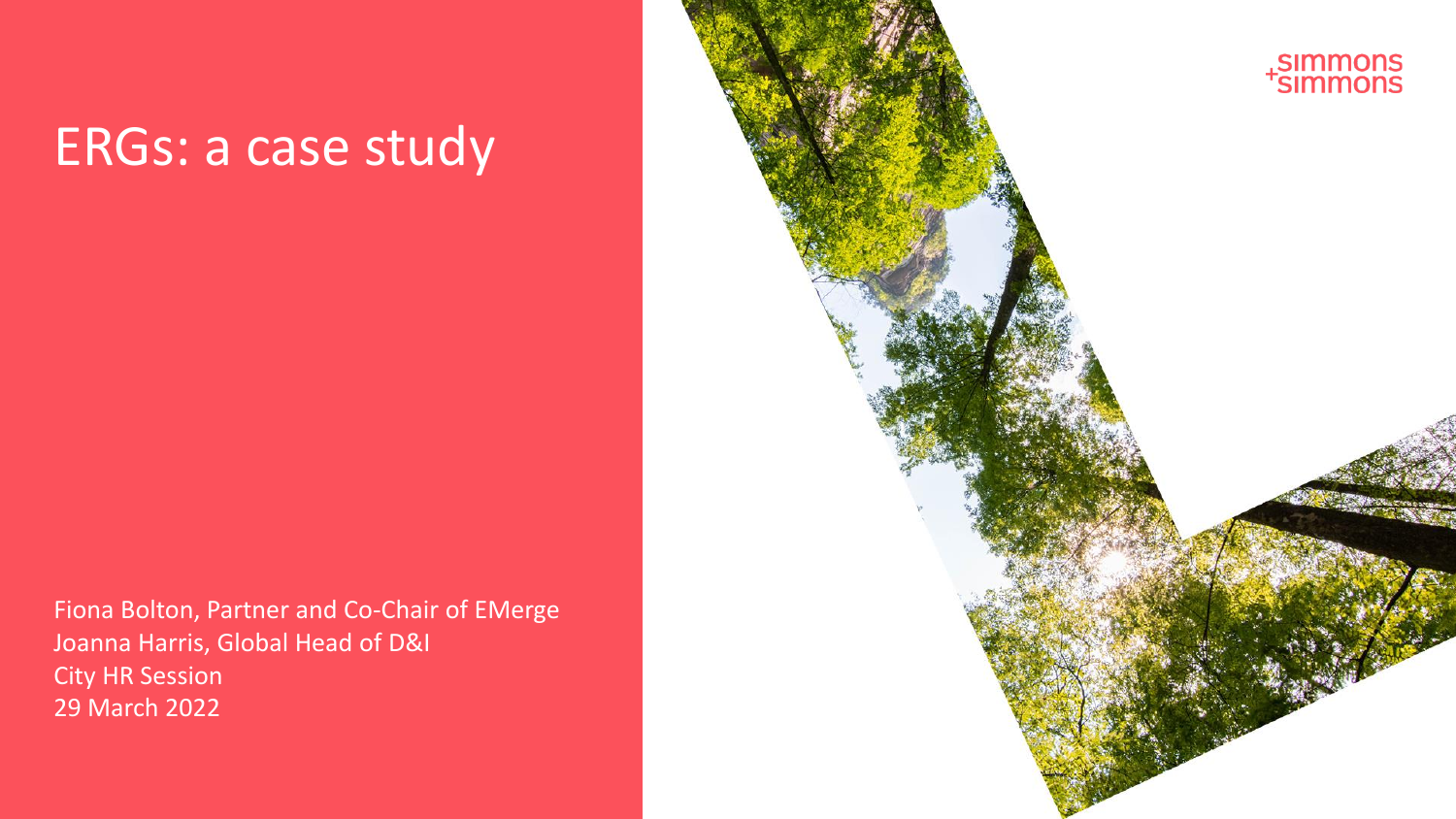#### *EMerge – our race and ethnicity network*

• ERGs/Networks/affinity groups: essential to building D&I (or RB) into culture/effecting change



 $\mathcal{S}$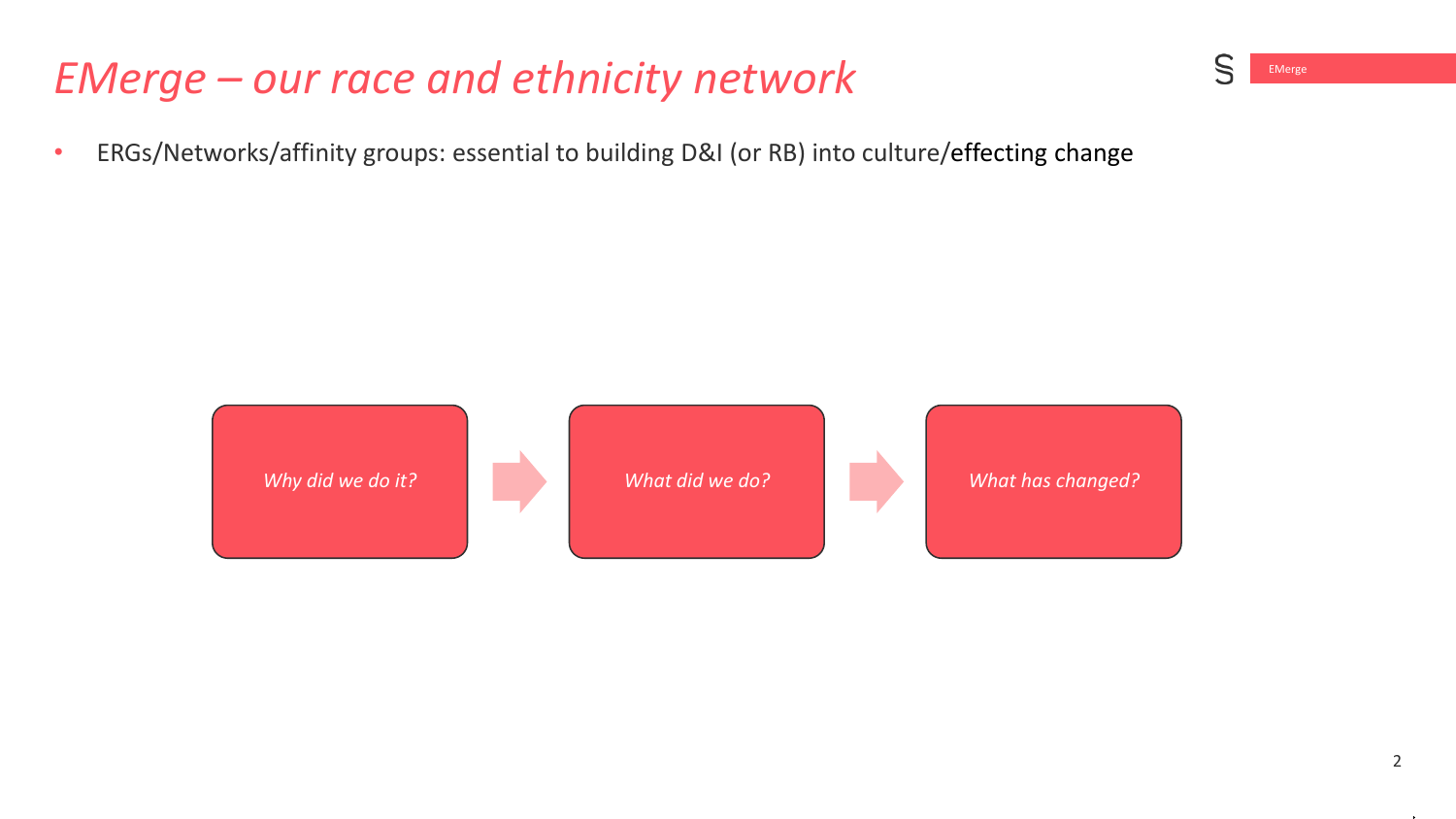### *Why did we do it?*

➢ Previous networks/background

 $\triangleright$  Starting point: data – what is the issue?

 $\triangleright$  How did we approach it?

 $\triangleright$  Inclusion AND diversity

➢ Different approach





S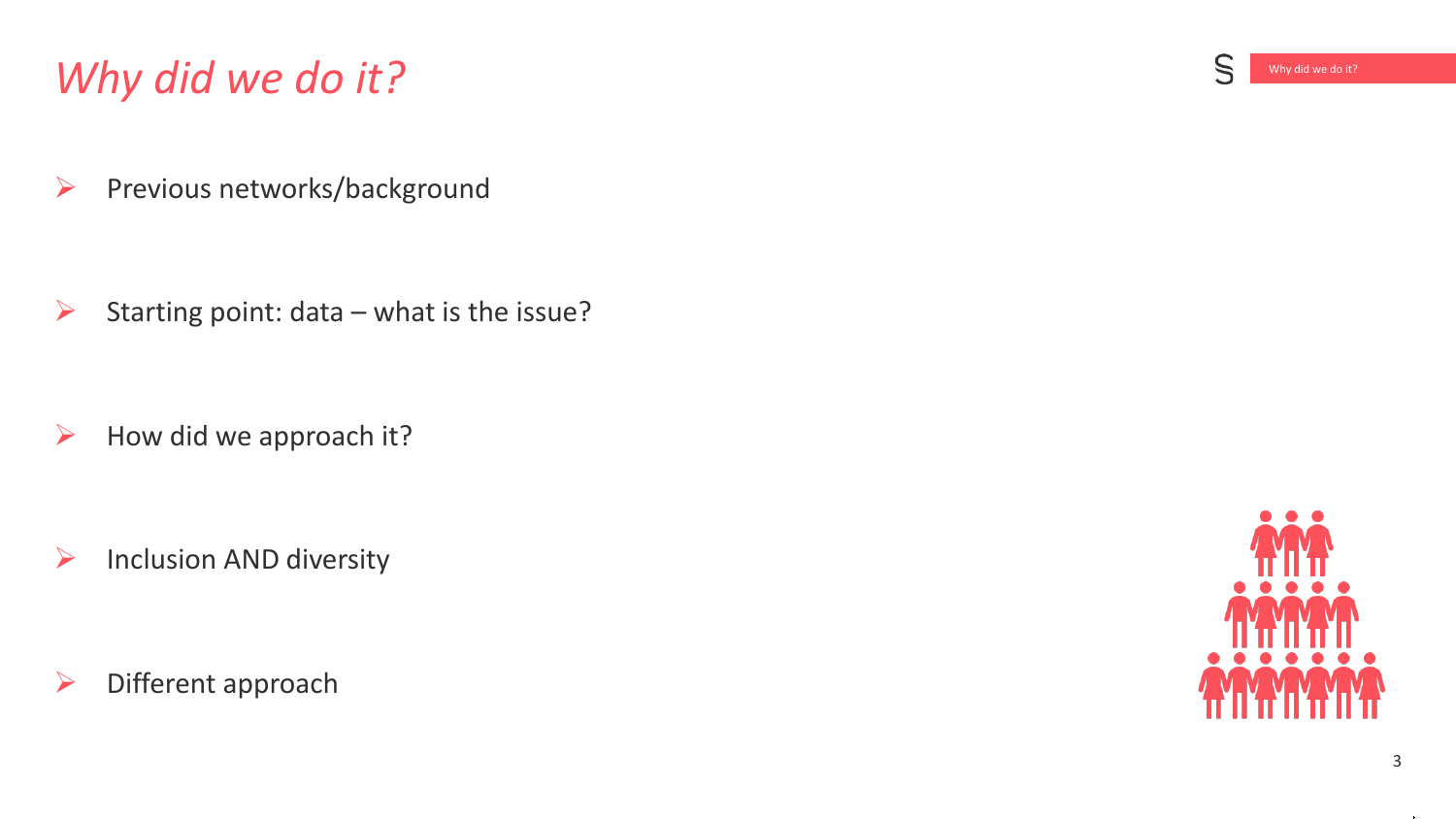#### *What did we do?*

- $\triangleright$  Senior leaders and sponsors
- $\triangleright$  Ambitious plan a journey
- $\triangleright$  Communications: launch, updates
- $\triangleright$  Formal and informal structures





S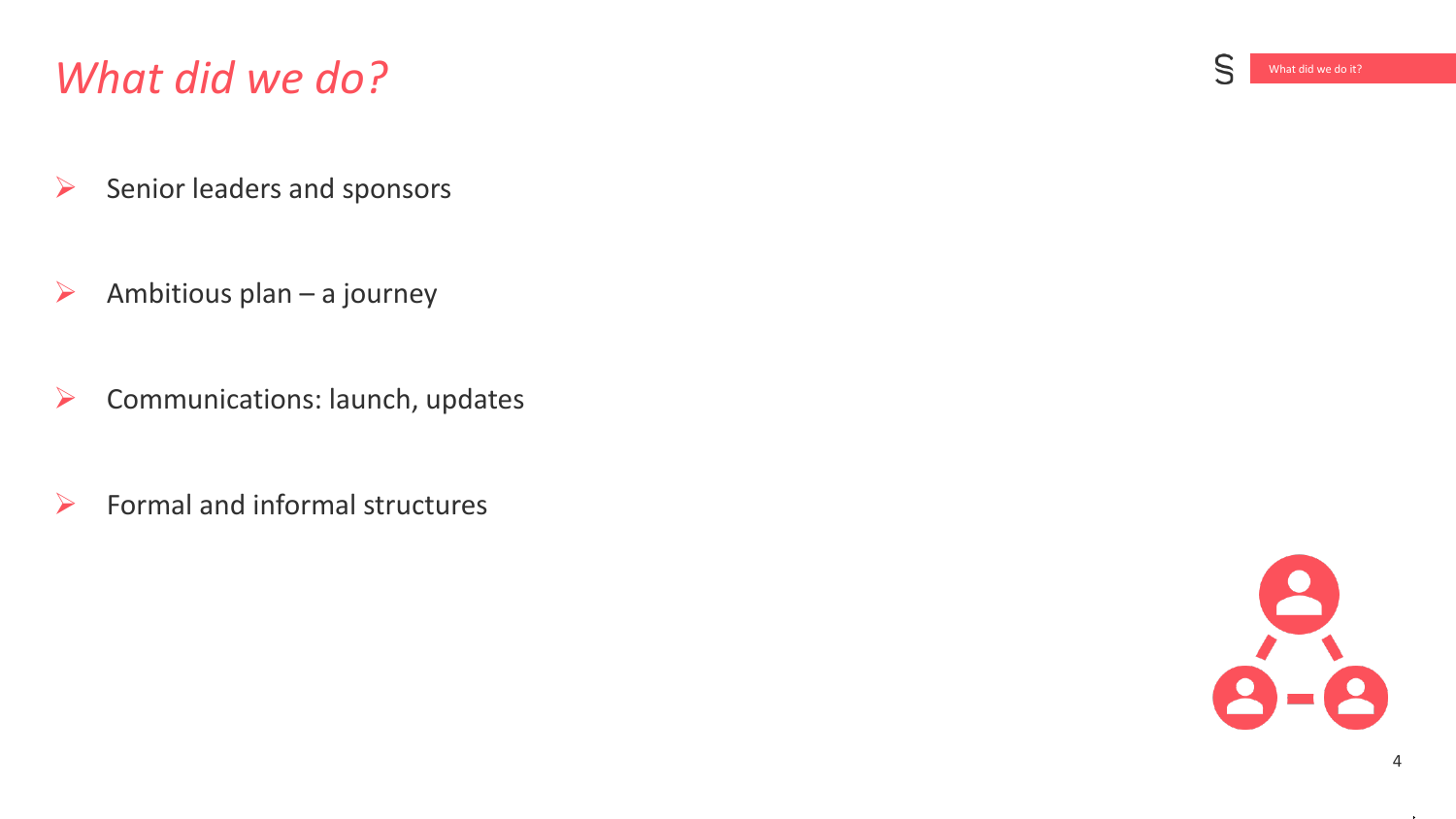## *What has changed?*

Senior leaders and sponsors

 $\triangleright$  Membership has trebled

 $\triangleright$  Our clients and contacts are part of our development – learning from others via the EMerge mentoring for example

 $\triangleright$  What are some of the significant changes we have seen? Changes to PM process/EPG/Allies booklet/bolder approach

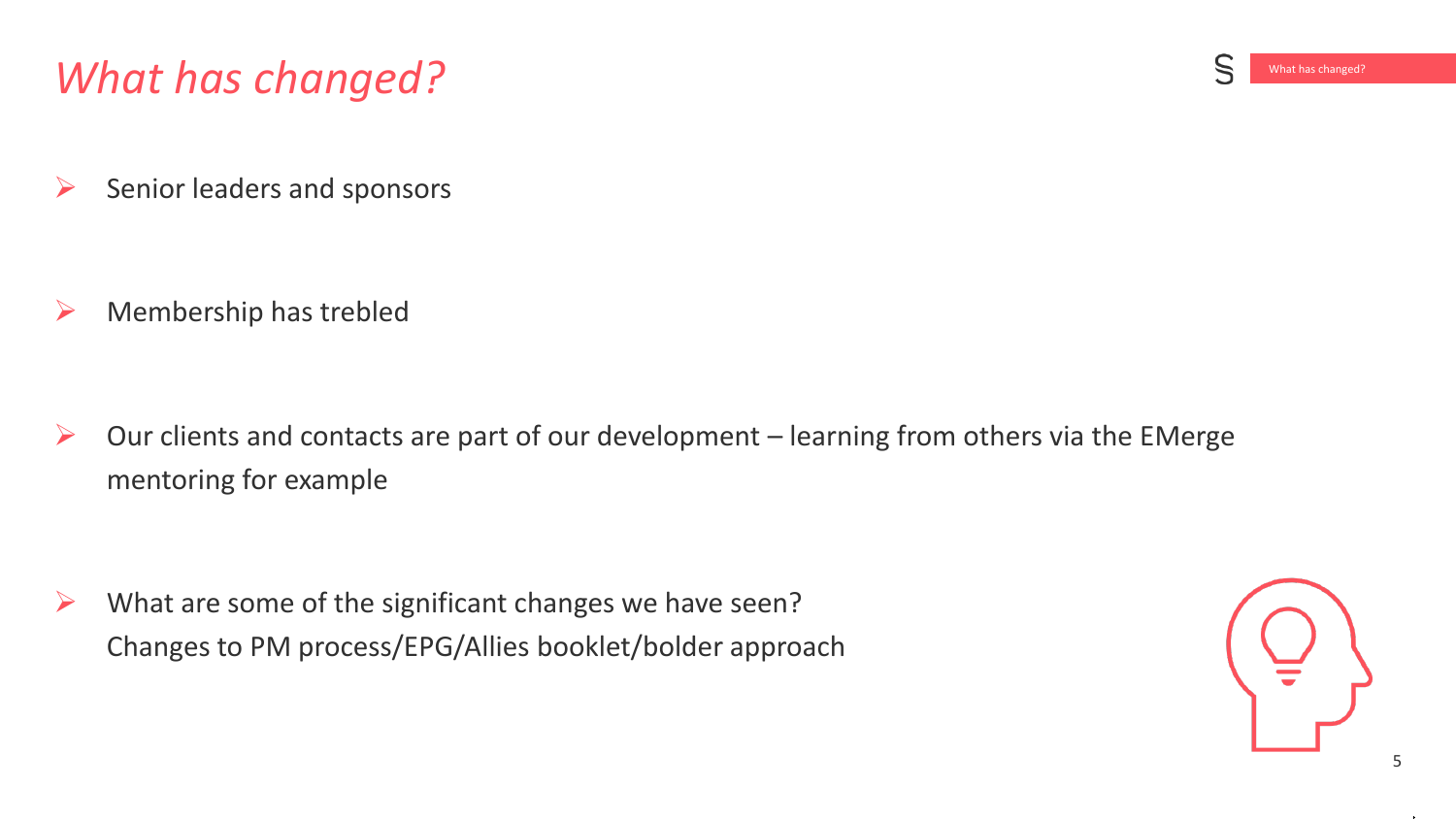

It's a journey

Communication

Feedback loop / constant learning (eg change of name / description)

Re-evaluate

Data

**Empowering** workforce – feedback, change, involvement

Safe spaces

S